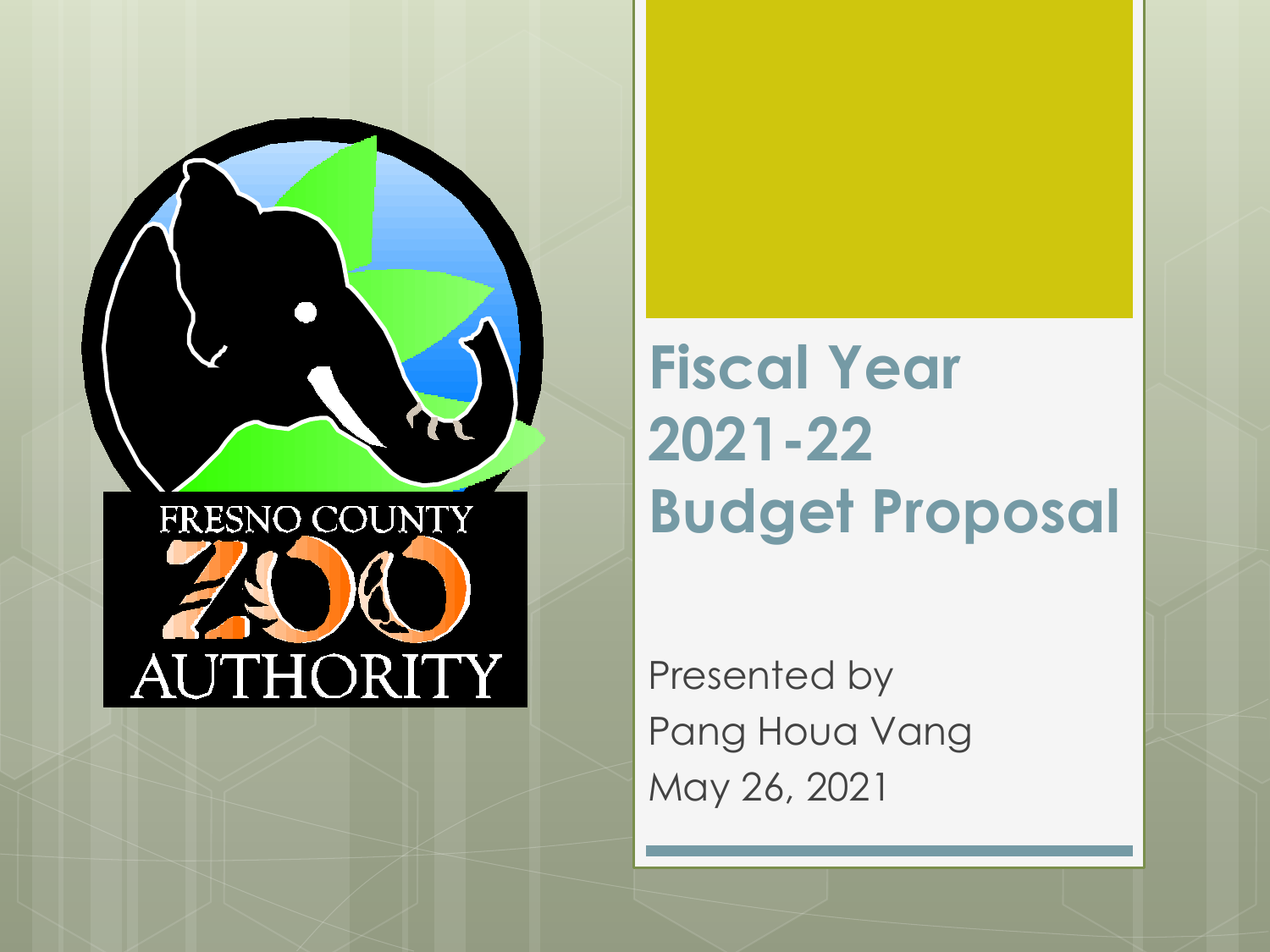#### **Summarized Proposed Budget vs Prior Year Adopted/Adjusted Budget**



#### **FRESNO COUNTY ZOO AUTHORITY**

**Proposed Administrative Budget For Fiscal Year 2021-22**

| <b>Fiscal Summary</b>                                            |              | <b>Draft</b><br><b>Budget</b><br>FY 2021-22 |               | <b>Adopted</b><br><b>Budget</b><br>FY 2020-21 |  |
|------------------------------------------------------------------|--------------|---------------------------------------------|---------------|-----------------------------------------------|--|
| Revenues                                                         |              |                                             |               |                                               |  |
| Measure Z Administration $(2\%)$<br>Interest                     | \$           | 342,928<br>37,000                           | \$            | 301,716<br>25,000                             |  |
| <b>Total Revenues</b>                                            | <sup>S</sup> | 379,928                                     | $\mathcal{S}$ | 326,716                                       |  |
| <b>Appropriations</b>                                            |              |                                             |               |                                               |  |
| Professional & Specialized Services<br>Other Services & Supplies | \$           | 118,908<br>13,050                           | \$            | 119,258<br>13,050                             |  |
| <b>Total Appropriations</b>                                      | \$           | 131,958                                     | \$            | 132,308                                       |  |
| <b>Revenue in Excess of Appropriations</b>                       | \$           | 247,971                                     | \$            | 194,408                                       |  |
| <b>Available Net Position Used</b>                               | \$           |                                             | \$            |                                               |  |
| Contracted FTE (Based on 2080 hrs):                              |              | 0.52                                        |               | 0.52                                          |  |

1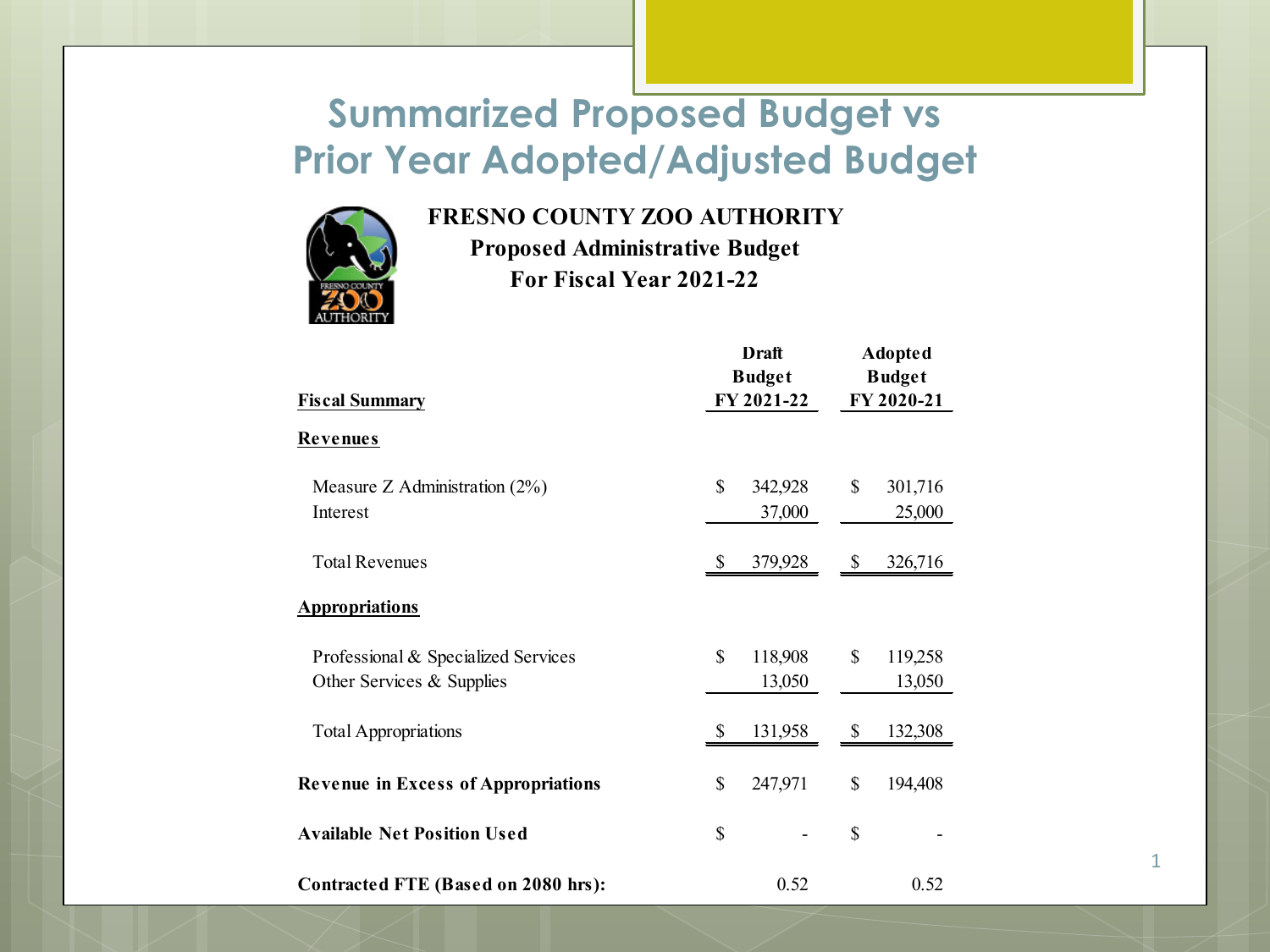### **Revenue Forecast**

#### **Fresno County Zoo Authority**

#### **Fiscal Year 2021-22 Revenue Estimates**

|           |                                      | <b>PRIOR YEAR</b>                    | <b>CURRENT FISCAL YEAR</b>                    |                                                       |                                                                 |            | <b>FISCAL YEAR</b>                                   |                                                 |  |
|-----------|--------------------------------------|--------------------------------------|-----------------------------------------------|-------------------------------------------------------|-----------------------------------------------------------------|------------|------------------------------------------------------|-------------------------------------------------|--|
|           | 2018-2019                            | 2019-2020                            | 2020-2021                                     |                                                       |                                                                 | 2020-2021  |                                                      |                                                 |  |
|           | <b>ACTUAL TAX</b><br><b>RECEIPTS</b> | <b>ACTUAL TAX</b><br><b>RECEIPTS</b> | <b>ADOPTED</b><br><b>BUDGET</b><br><b>TAX</b> | <b>ACTUAL &amp;</b><br><b>ESTIMATED</b><br><b>TAX</b> | <b>ADOPTED TO</b><br><b>ACTUAL/ESTIMATED</b><br><b>VARIANCE</b> |            | <b>REVENUE</b><br><b>ESTIMATE</b><br><b>MEASUREZ</b> | <b>REVENUE</b><br><b>ESTIMATE</b><br>$(ZA 2\%)$ |  |
| July      | S<br>1,227,435                       | S<br>1,436,673                       | \$1,479,773                                   | S.<br>1,493,025                                       | \$<br>13,252                                                    | $0.90\%$   | $\mathbf S$<br>1,537,816                             | 30,756<br>$\mathbf{s}$                          |  |
| August    | 928,052                              | 1,123,640                            | 1,089,931                                     | 1,669,386                                             | 579,455                                                         | 53.16%     | 1,619,304                                            | 32,386                                          |  |
| September | 1,171,132                            | 1,367,439                            | 1,353,765                                     | 1,417,789                                             | 64,024                                                          | 4.73%      | 1,403,611                                            | 28,072                                          |  |
| October   | 1,619,199                            | 1,571,111                            | 1,618,244                                     | 1,609,453                                             | (8,791)                                                         | $-0.54%$   | 1,657,737                                            | 33,155                                          |  |
| November  | 1,531,072                            | 1,073,344                            | 1,105,544                                     | 1,437,716                                             | 332,172                                                         | 30.05%     | 1,480,847                                            | 29,617                                          |  |
| December  | 1,392,262                            | 1,194,027                            | 1,182,087                                     | 1,302,722                                             | 120,635                                                         | 10.21%     | 1,289,695                                            | 25,794                                          |  |
| January   | 1,345,542                            | 1,263,406                            | 1,301,308                                     | 1,388,858                                             | 87,550                                                          | 6.73%      | 1,430,524                                            | 28,610                                          |  |
| February  | 1,118,789                            | 1,707,967                            | 1,690,887                                     | 1,728,158                                             | 37,271                                                          | 2.20%      | 1,710,876                                            | 34,218                                          |  |
| March     | 1,327,543                            | 1,063,584                            | 1,052,948                                     | 1,292,553                                             | 239,605                                                         | 22.76%     | 1,279,627                                            | 25,593                                          |  |
| April     | 1,318,821                            | 1,031,402                            | 1,062,344                                     | 1,513,199                                             | 450,855                                                         | 42.44%     | 1,558,595                                            | 31,172                                          |  |
| $M$ ay*   | 868,850                              | 989,444                              | 885,966                                       | 1,019,127                                             | 133,161                                                         | 15.03%     | 1,049,701                                            | 20,994                                          |  |
| June*     | 1,263,124                            | 1,105,857                            | 1,262,998                                     | 1,116,916                                             | (146,082)                                                       | $-11.57\%$ | 1,128,085                                            | 22,562                                          |  |
| Total     | 15,111,821<br>S.                     | \$14,927,893                         | \$15,085,795                                  | \$16,988,902                                          | \$1,903,107                                                     | 11.20%     | $\mathbf S$<br>17,146,418                            | $\mathbf S$<br>342,928                          |  |
|           |                                      |                                      |                                               |                                                       | Estimated Interest Revenue (based on PY actuals)                |            |                                                      | 37,000<br>S                                     |  |

**Total Projected Revenue 5 379,928** 

2

\* Estimated Measure Z tax receipts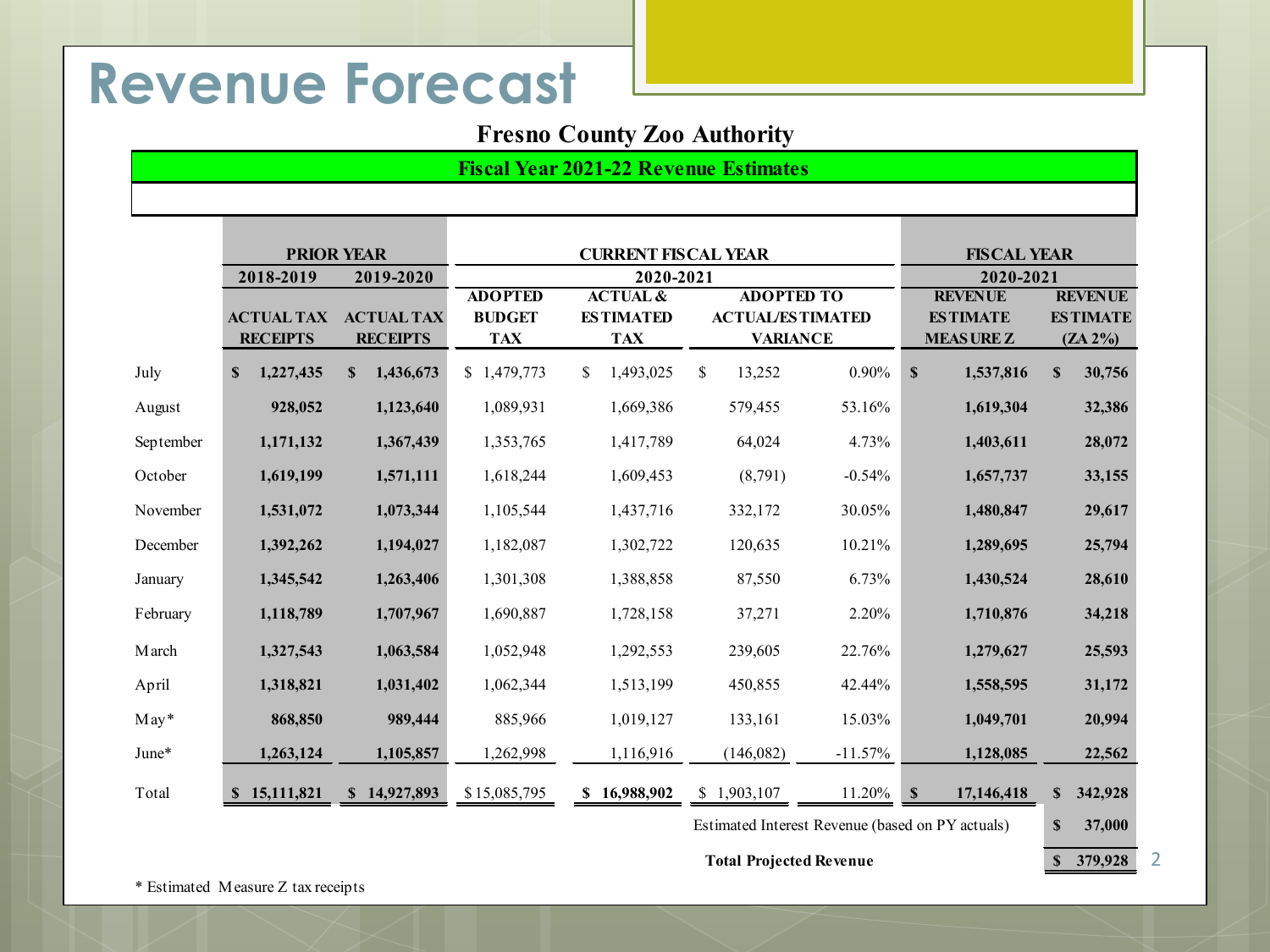## **Draft Administrative Budget-Detail**

| <b>Account</b> | <b>Account Description</b>          |              | Recommended<br><b>Appropriations</b><br>2021-22 |  |  |
|----------------|-------------------------------------|--------------|-------------------------------------------------|--|--|
|                |                                     |              |                                                 |  |  |
| 7040           | Telephone Charges                   | $\mathbb{S}$ | 250                                             |  |  |
| 7250           | Memberships                         |              | 500                                             |  |  |
| 7265           | Office Expense                      |              | 6,000                                           |  |  |
| 7268           | Postage                             |              | 1,000                                           |  |  |
| 7287           | PeopleSoft Financials Charges       |              | 800                                             |  |  |
| 7295           | Professional & Specialized Services |              | 118,908                                         |  |  |
| 7296           | Data Processing Services            |              | 1,500                                           |  |  |
| 7325           | Publications & Legal Notices        |              | 500                                             |  |  |
| 7415           | Trans, Travel & Education           |              | 2,500                                           |  |  |
|                | <b>Total Services and Supplies</b>  |              | 131,958                                         |  |  |
|                | <b>Total Appropriations</b>         |              | 131,958                                         |  |  |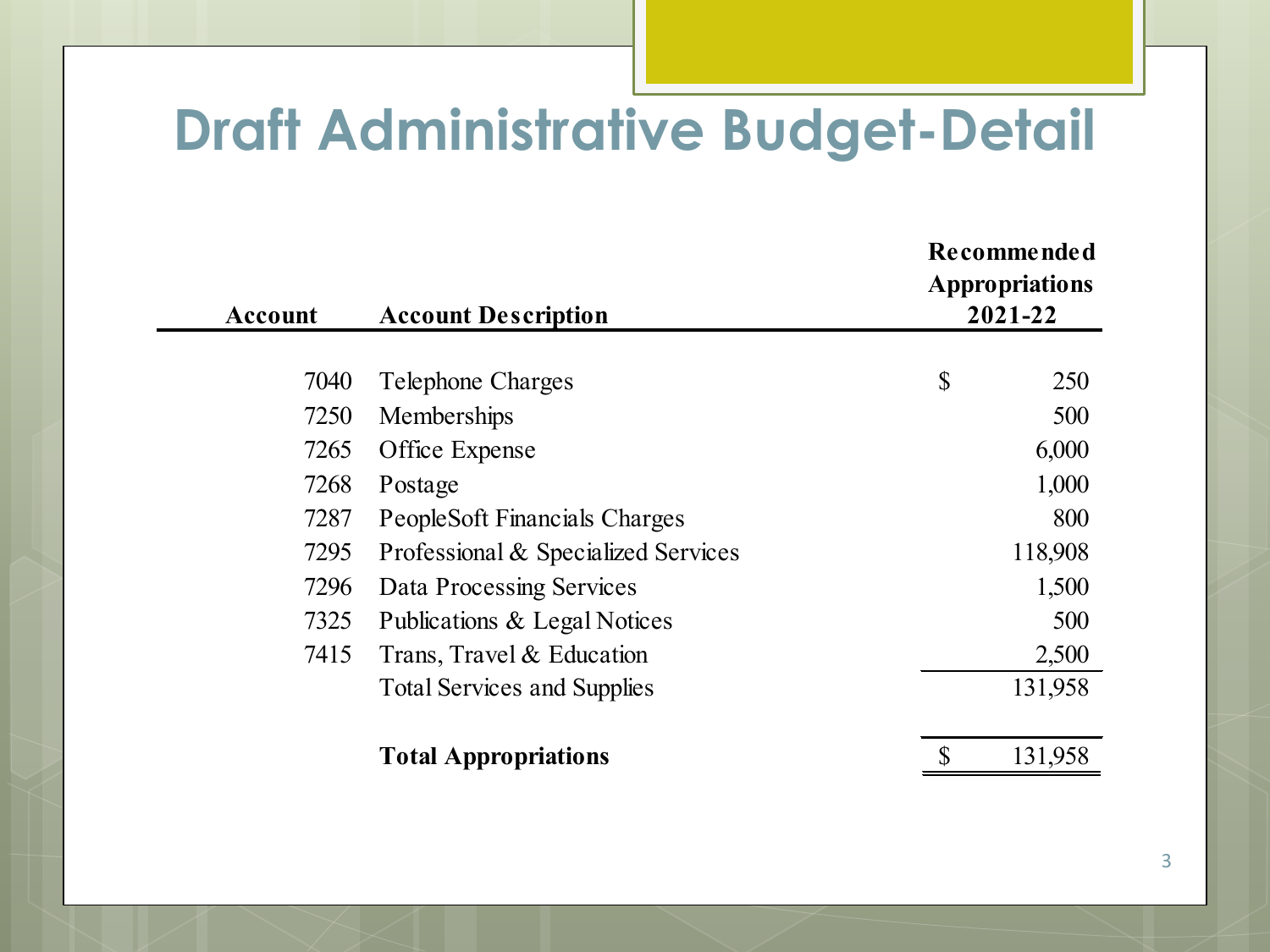### **Revenue Forecast**

- The total estimated and actual Measure Z revenues for FY 2020-21 are \$16,988,902 resulting in a \$339,778 allocation to the Zoo Authority. This represents a 11.2% increase over budgeted amounts.
- Revenues for fiscal year 2021-22 are projected to increase by 1% and will reflect the 2020-21 expected totals of \$17,146,418. This would provide \$342,928 for Zoo Authority operations.
- o Interest revenues were determined by an analysis of the County of Fresno's investment pool rates, cash balances and prior year averages of interest receipts.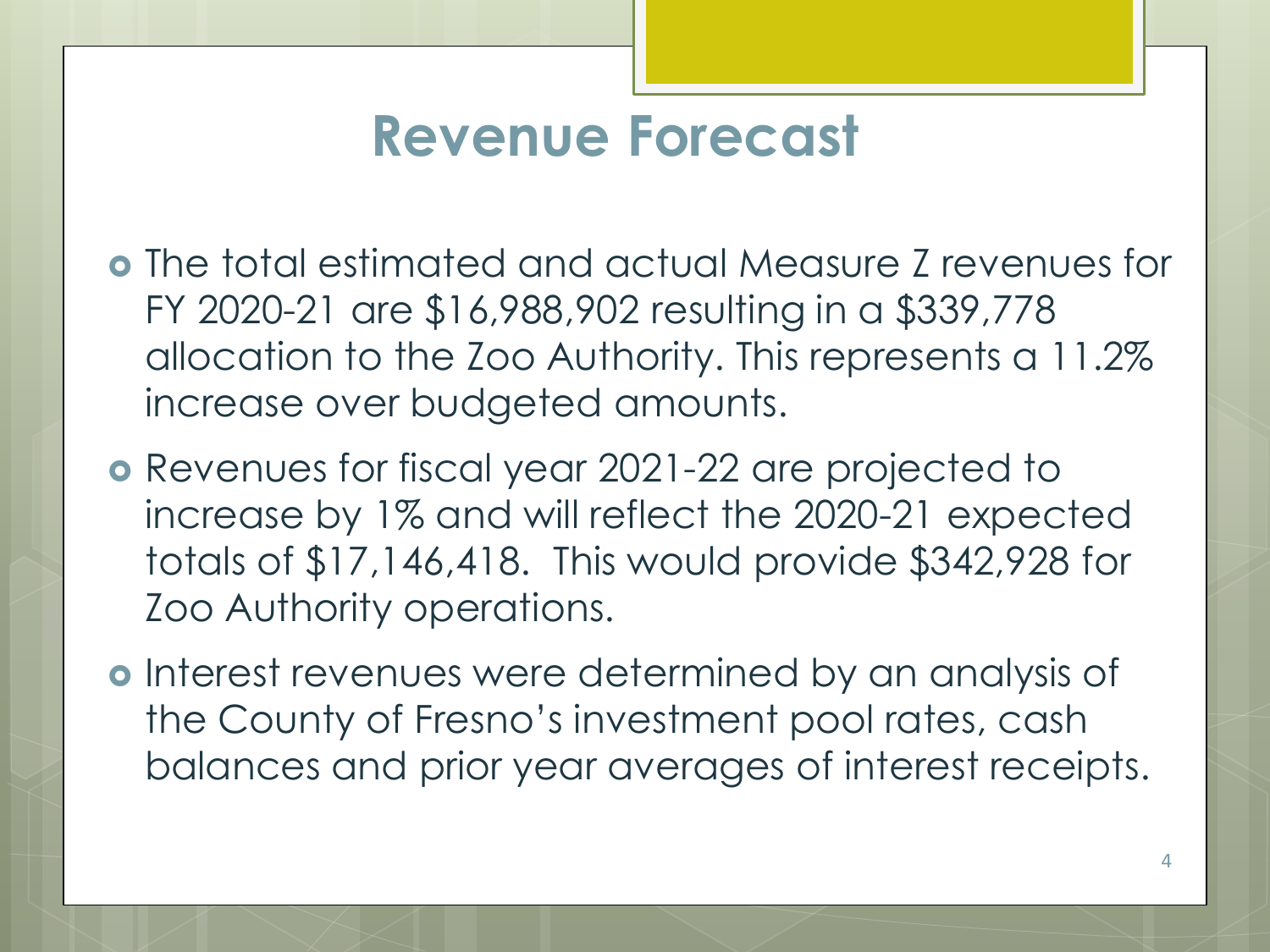## **Professional & Specialized Services (\$)**

- o The recommended appropriations for Professional Services for fiscal year 2021-22 are \$118,908 which is a decrease under last year's adopted budget by 0.3%.
- The estimated appropriations are similar to prior year due to the following:
	- **•** Possible effect of pandemic on working hours dedicated to Zoo Authority operations; all position hours fell under budget. Total hours could see an increase during the new year but not marginal enough to warrant a change in total projections.
	- Auditor-Controller staffing changes resulted in the shift of allocated hours. Total hours remain the same, and though estimated costs in this area are reduced, this will be offset by the 6% rate increase in County Counsel costs.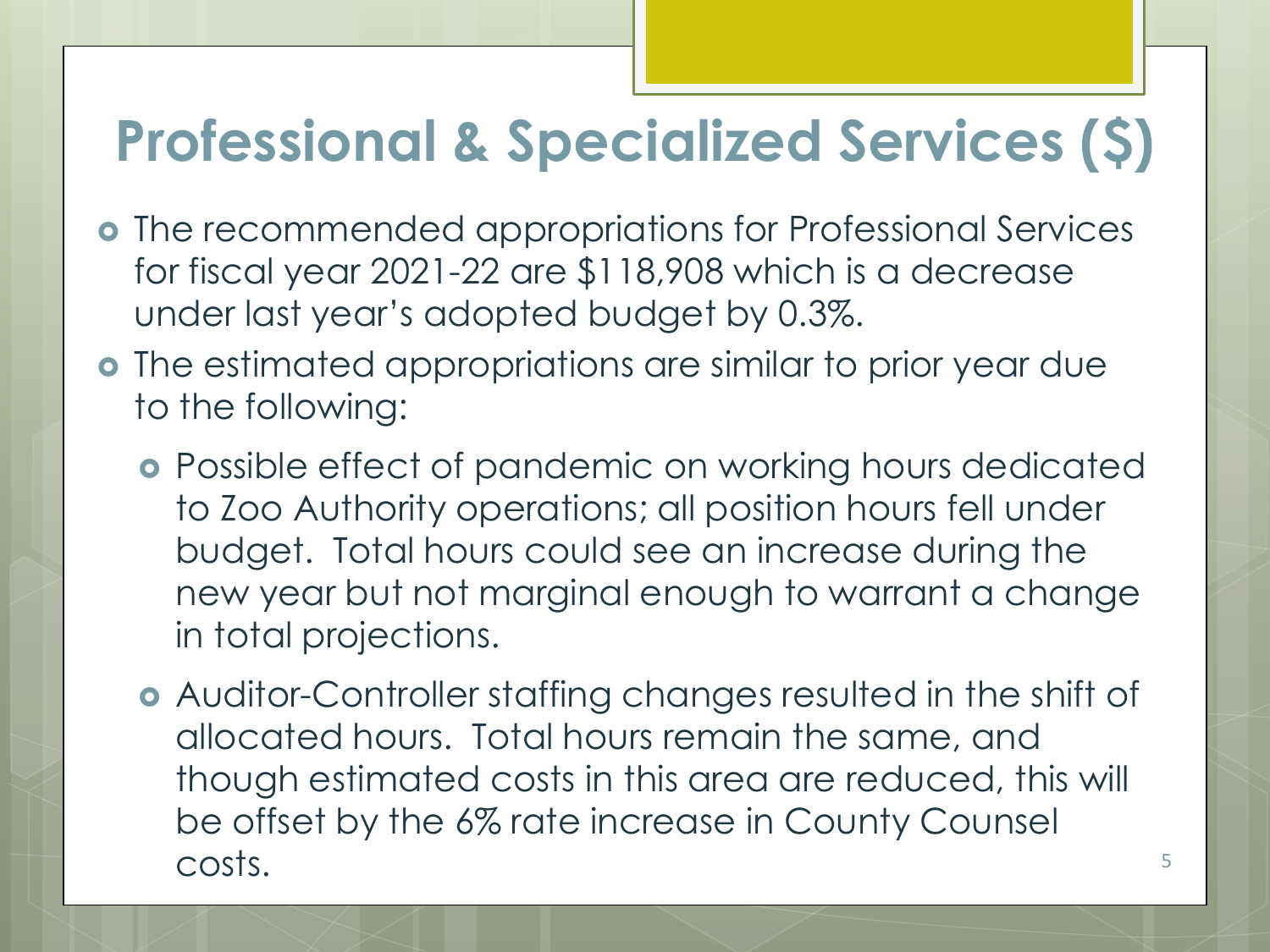### **Professional Services Detail 2021-22 Proposed Budget**

#### **Estimated Professional & Specialized Services FY2021-22**

|                       |                     |                     | <b>Line Item</b> |                |
|-----------------------|---------------------|---------------------|------------------|----------------|
|                       |                     | <b>Estimated</b>    | $%$ to           | <b>FY21-22</b> |
| <b>Title</b>          | <b>Budget Hours</b> | <b>Rates</b>        | 100%             | <b>Budget</b>  |
| Coordinator           | 600                 | $\mathbb{S}$<br>131 | 66%              | 78,312<br>-S   |
| Account Clerk I       | <b>150</b>          | 48                  | 6%               | 7,269          |
| Accountant I          | 220                 | 63                  | 12%              | 13,812         |
| A & F Manager         | 50                  | 92                  | 4%               | 4,590          |
| A & F Division Chief  | 10                  | 92                  | $1\%$            | 925            |
| <b>County Counsel</b> | 50                  | 150                 | 6%               | 7,500          |
| PWP - IT Website      |                     |                     | 3%               | 3,000          |
| <b>Audit Fees</b>     |                     |                     | 3%               | 3,500          |
| Total                 | 1,080               |                     | 100%             | 118,908        |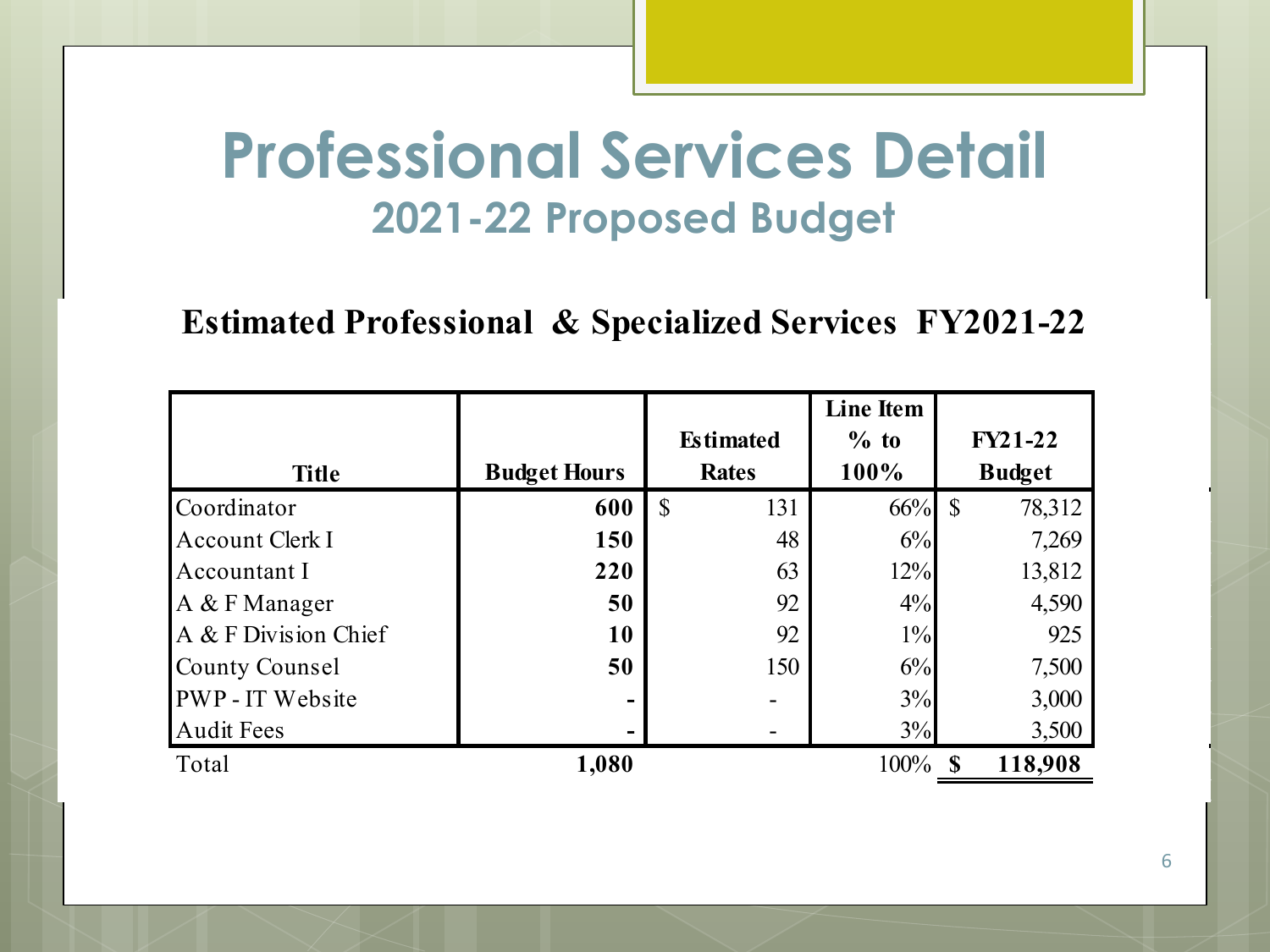## **Professional Service Detail**

#### **Estimated Professional & Specialized Services FY2021-22 Prior Year Comparison**

|                      |                     |                     | 2021-22             | <b>Adjusted</b> | Original                |
|----------------------|---------------------|---------------------|---------------------|-----------------|-------------------------|
|                      | 2020-21             | 2020-21             | <b>Proposed</b>     | <b>Budget</b>   | <b>Budget</b>           |
| Title                | <b>Budget Hours</b> | <b>Actual Hours</b> | <b>Budget Hours</b> | % Variance      | <b>Variance</b><br>$\%$ |
| Coordinator          | 600                 | 331                 | 600                 | $-81%$          | 0%                      |
| Account Clerk I      | 220                 | 159                 | 150                 | 6%              | 32%                     |
| Accountant I         | ۰                   | 23                  | 220                 | $-857%$         | 0%                      |
| Accountant II        | 150                 | 61                  | ۰                   | 100%            | 100%                    |
| A & F Manager        | 50                  | 34                  | 50                  | $-47%$          | 0%                      |
| A & F Division Chief | 10                  |                     | 10                  | $-100%$         | 0%                      |
| County Counsel       | 50                  | 43                  | 50                  | $-16%$          | 0%                      |
|                      | 1,080               | 656                 | 1,080               | 65%             | $0\%$                   |

| <b>Title</b>         |   | $FY20-21$<br>Original<br><b>Budget</b> |               | <b>FY20-21</b><br>Actual<br><b>Budget</b> | $FY21-22$<br><b>Proposed</b><br><b>Budget</b> | <b>Adjusted</b><br><b>Budget</b><br>% Variance | Original<br><b>Budget</b><br>Variance<br>$\frac{1}{2}$ |
|----------------------|---|----------------------------------------|---------------|-------------------------------------------|-----------------------------------------------|------------------------------------------------|--------------------------------------------------------|
| Coordinator          | S | 78,312                                 | <sup>\$</sup> | 45,608                                    | 78,312                                        | $-72%$                                         | 0%                                                     |
| Account Clerk I      |   | 10,661                                 |               | 7,705                                     | 7,269                                         | 6%                                             | 32%                                                    |
| Accountant I         |   | -                                      |               | 1,444                                     | 13,812                                        | $-857%$                                        | 0%                                                     |
| Accountant II        |   | 11,220                                 |               | 4,563                                     |                                               | 100%                                           | 100%                                                   |
| A & F Manager        |   | 4,590                                  |               | 3,121                                     | 4,590                                         | $-47%$                                         | 0%                                                     |
| A & F Division Chief |   | 925                                    |               | 462                                       | 924.90                                        | $-100%$                                        | 0%                                                     |
| County Counsel       |   | 7,050                                  |               | 6,063                                     | 7,500                                         | $-24%$                                         | $-6%$                                                  |
|                      | S | 112,758                                | S             | 68,966                                    | 112,408                                       | 63%                                            | $0\%$                                                  |

\* Actual hours through 3rd Quarter, estimated 4th Quarter